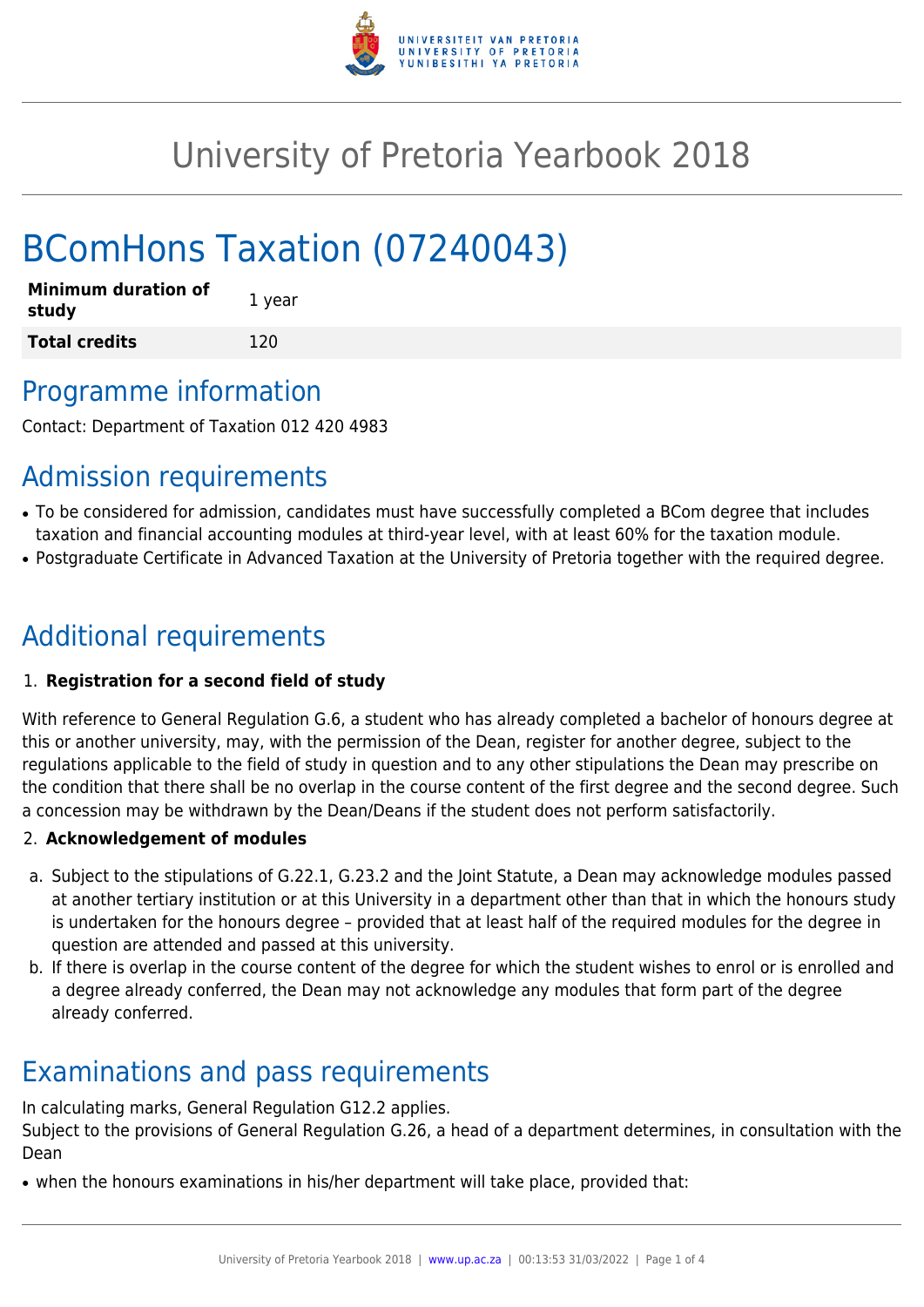

- i. honours examinations which do not take place before the end of the academic year, must take place no later than 18 January of the following year, and all examination results must be submitted to the Student Administration by 25 January; and
- ii. honours examinations which do not take place before the end of the first semester, may take place no later than 15 July, and all examination results must be submitted to the Student Administration on or before 18 July.
- whether a candidate will be admitted to a supplementary examination, provided that a supplementary examination is granted, only once in a maximum of two prescribed semester modules or once in one year module;
- supplementary examinations (if granted) cover the same subject matter as was the case for the examinations;
- NB: For the purpose of this provision, the phrase "not sit for an examination more than twice in the same subject" as it appears in General Regulation G.18.2, implies that a candidate may not be admitted to an examination in a module, including a supplementary examination, more than three times.
- the manner in which research reports are prepared and examined in his department.

**NB**: Full details are published in each department's postgraduate information brochure, which is available from the head of department concerned. The minimum pass mark for a research report is 50%. The provisions regarding pass requirements for dissertations contained in General Regulation G.12.2 apply mutatis mutandis to research reports.

Subject to the provisions of General Regulation G.12.2.1.3, the subminimum required in subdivisions of modules is published in the study guides, which is available from the head of department concerned.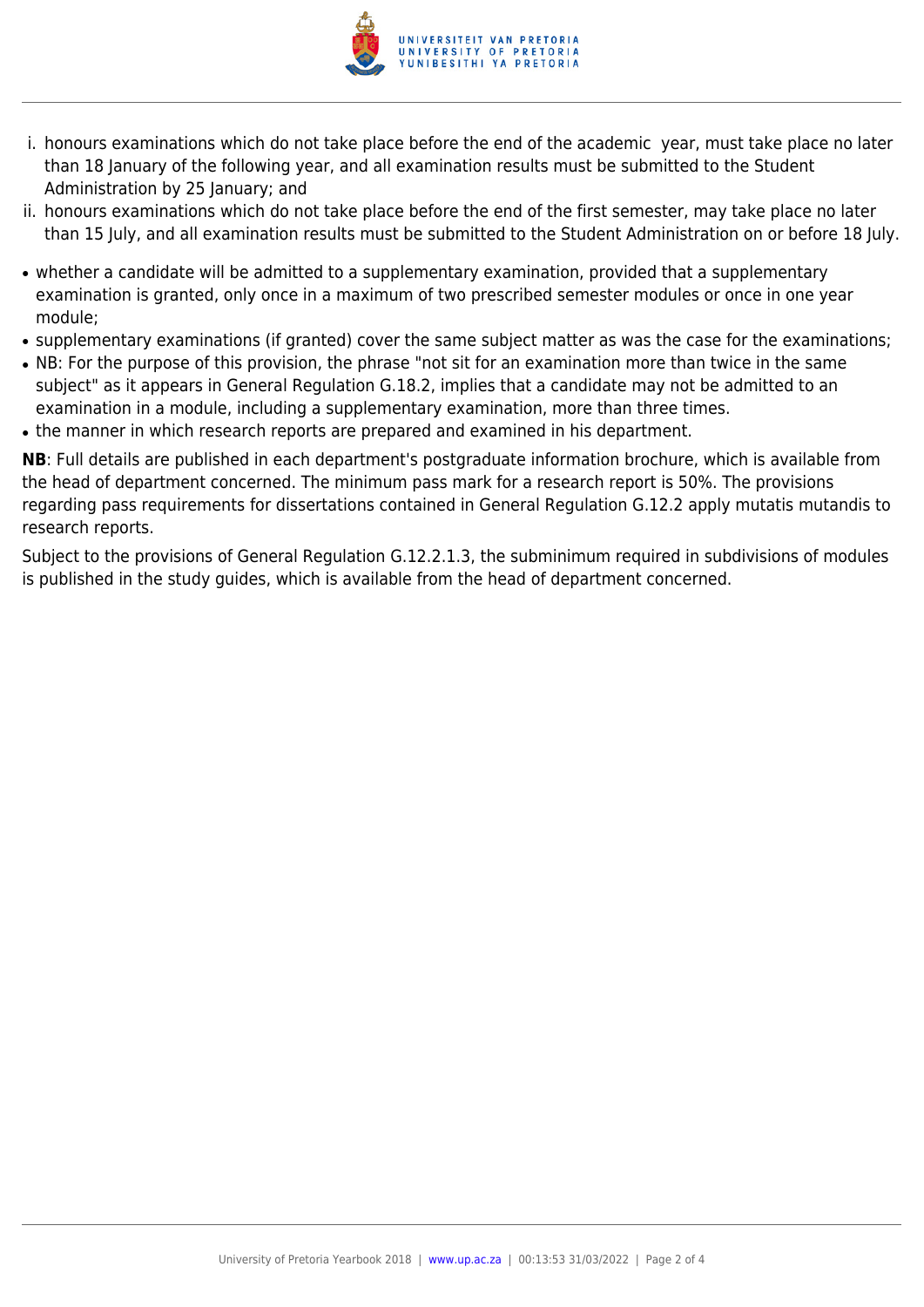

# Curriculum: Final year

**Minimum credits: 120**

## **Core modules**

## **Taxation 751 (BEL 751)**

| <b>Module credits</b>         | 30.00                          |
|-------------------------------|--------------------------------|
| <b>Prerequisites</b>          | <b>BEL 300</b>                 |
| <b>Contact time</b>           | 1 lecture per week             |
| <b>Language of tuition</b>    | Module is presented in English |
| <b>Department</b>             | Taxation                       |
| <b>Period of presentation</b> | Year                           |

## **Module content**

This module will enable a student to integrate taxation with the fields of accounting, auditing and risk management and to do so in an ethical and professional manner.

## **Taxation 761 (BEL 761)**

| <b>Module credits</b>         | 30.00                          |
|-------------------------------|--------------------------------|
| <b>Prerequisites</b>          | <b>BEL 300</b>                 |
| <b>Contact time</b>           | 1 lecture per week             |
| <b>Language of tuition</b>    | Module is presented in English |
| <b>Department</b>             | <b>Taxation</b>                |
| <b>Period of presentation</b> | Year                           |

## **Module content**

This module will enable a student to integrate taxation with the fields of accounting, auditing and risk management and to do so in an ethical and professional manner.

## **Taxation 785 (BEL 785)**

| <b>Module credits</b>         | 30.00                          |
|-------------------------------|--------------------------------|
| <b>Prerequisites</b>          | <b>BEL 300</b>                 |
| <b>Contact time</b>           | 1 lecture per week             |
| <b>Language of tuition</b>    | Module is presented in English |
| <b>Department</b>             | <b>Taxation</b>                |
| <b>Period of presentation</b> | Year                           |

## **Module content**

This module will enable a student to understand the tax environment and the effect of relevant legislation on specific taxpayers impacted by such environment.